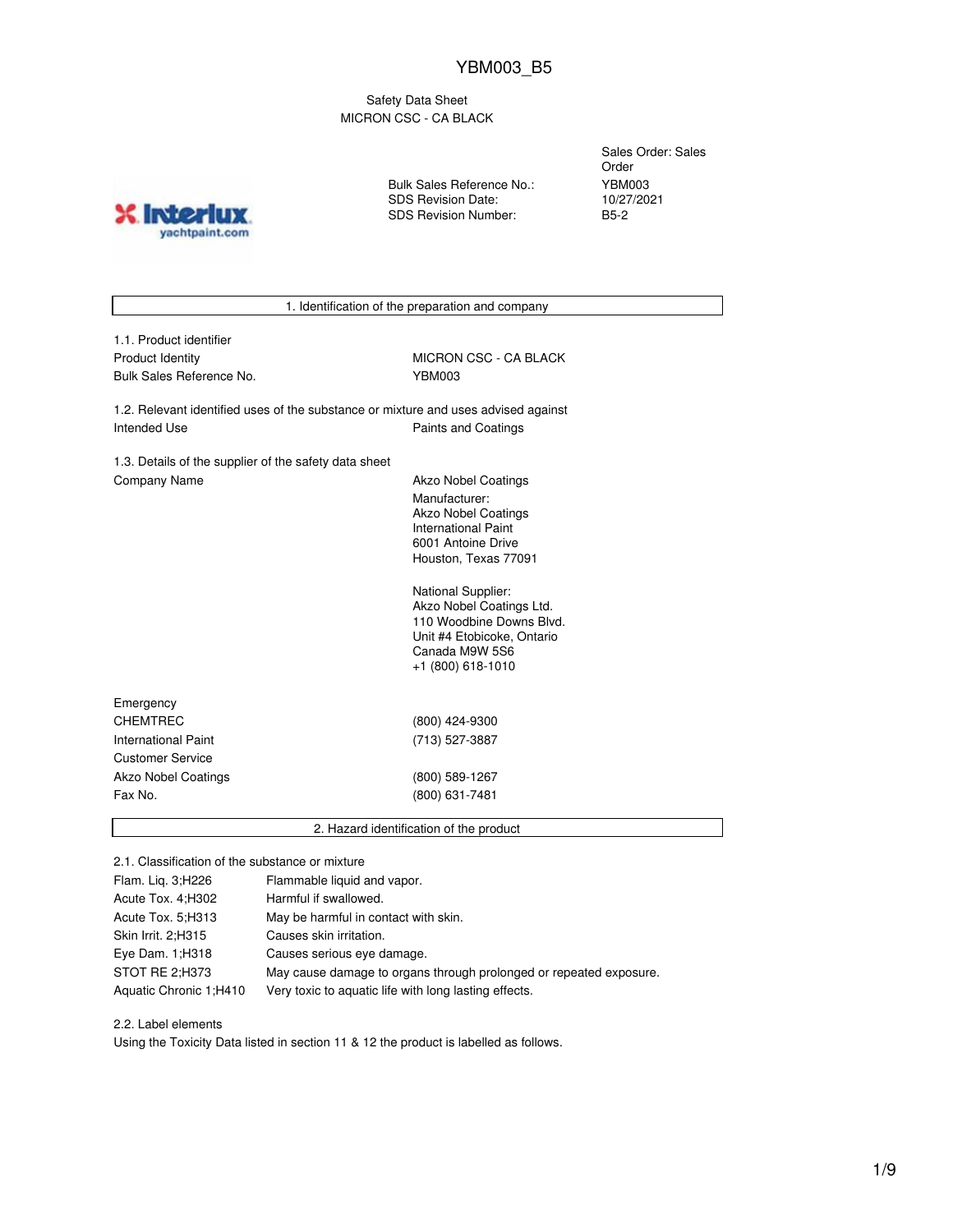

H226 Flammable liquid and vapour.

H302 Harmful if swallowed.

H313 May be harmful in contact with skin.

H315 Causes skin irritation.

H318 Causes serious eye damage.

H373 May cause damage to organs through prolonged or repeated exposure.

H410 Very toxic to aquatic life with long lasting effects.

P210 Keep away from heat / sparks / open flames / hot surfaces - No smoking.

P235 Keep cool.

P240 Ground / bond container and receiving equipment.

P241 Use explosion-proof electrical / ventilating / light / equipment.

P242 Use only non-sparking tools.

P243 Take precautionary measures against static discharge.

P260 Do not breathe mist / vapours / spray.

P264 Wash area of contact thoroughly after handling.

P270 Do not eat, drink or smoke when using this product.

P273 Avoid release to the environment.

P280 Wear protective gloves / eye protection / face protection.

P301+310 IF SWALLOWED: Immediately call a POISON CENTER or doctor/physician.

P302+352 IF ON SKIN: Wash with soap and water.

P303+361+353 IF ON SKIN (or hair): Remove/Take off immediately all contaminated clothing. Rinse skin with water/shower.

P305+351+338 IF IN EYES: Rinse continuously with water for several minutes. Remove contact lenses if present and easy to do - continue rinsing.

P312 Call a POISON CENTER or doctor / physician if you feel unwell.

P314 Get Medical advice / attention if you feel unwell.

P330 Rinse mouth.

P362 Take off contaminated clothing and wash before reuse.

P370 In case of fire: Use water spray, fog, or regular foam..

P391 Collect spillage.

P403+233 Store in a well ventilated place. Keep container tightly closed.

P501 Dispose of contents / container in accordance with local / national regulations.

3. Composition/information on ingredients

This product contains the following substances that present a hazard within the meaning of the Controlled Products Regulations.

| Ingredient/Chemical<br><b>Designations</b>   |              |           | Weight % GHS Classification                                                                                                      | <b>Notes</b> |
|----------------------------------------------|--------------|-----------|----------------------------------------------------------------------------------------------------------------------------------|--------------|
| Copper (I) oxide<br>CAS Number: 0001317-39-1 |              | $30 - 60$ | Acute Tox. 4: H302<br><b>Aquatic Acute</b><br>1:H400<br><b>Aquatic Chronic</b><br>1:H410<br>Acute Tox. 4;H332<br>Eye Dam. 1;H318 | [1]          |
| Zinc oxide<br><b>CAS Number:</b>             | 0001314-13-2 | $10 - 30$ | <b>Aquatic Acute</b><br>1:H400<br><b>Aquatic Chronic</b><br>1:H410                                                               | [1][2]       |
| Xylene<br>CAS Number:                        | 0001330-20-7 | $7 - 13$  | Flam. Lig. 3; H226<br>Acute Tox. 4;H332<br>Acute Tox. 4;H312<br>Skin Irrit. 2;H315                                               | $[1][2]$     |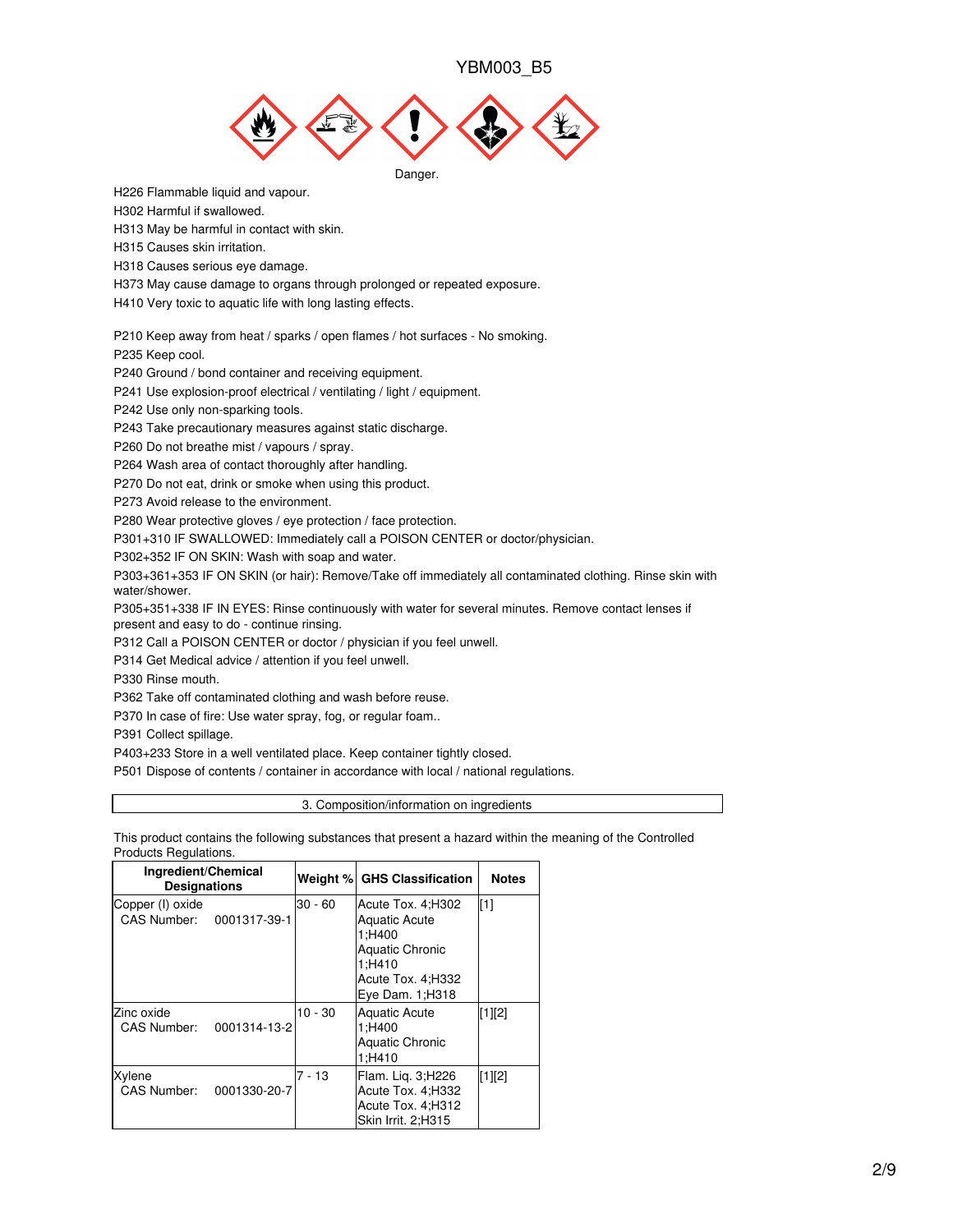| Iron(III) oxide<br>CAS Number:           | 0001317-61-9 | 7 - 13  | <b>Not Classified</b>                                                                                                        | $[1]$    |
|------------------------------------------|--------------|---------|------------------------------------------------------------------------------------------------------------------------------|----------|
| Butyl alcohol, n-<br>CAS Number:         | 0000071-36-3 | $3 - 7$ | Flam. Lig. 3;H226<br>Acute Tox. 4; H302<br>STOT SE 3:H335<br>Skin Irrit. 2:H315<br>Eye Dam. 1: H318<br><b>STOT SE 3:H336</b> | $[1][2]$ |
| Ethyl Benzene<br><b>CAS Number:</b>      | 0000100-41-4 | $1 - 5$ | Flam. Lig. 2; H225<br>Acute Tox. 4; H332<br>STOT RE 2:H373<br>Asp. Tox. 1: H304                                              | [1][2]   |
| Ethyl toluene sulfonamide<br>CAS Number: | 0001077-56-1 | 1 - 5   |                                                                                                                              | [1]      |
| 001317-38-0<br>CAS Number:               | 0001317-38-0 | $1 - 5$ | <b>Aquatic Acute</b><br>1;H400<br><b>Aquatic Chronic</b><br>1:H410                                                           | [1]      |

[1] Substance classified with a health or environmental hazard.

[2] Substance with a workplace exposure limit.

[3] PBT-substance or vPvB-substance.

\*The full texts of the phrases are shown in Section 16.

### 4. First aid measures

# 4.1. Description of first aid measures

| General     | Remove contaminated clothing and shoes. Get medical attention immediately. Wash<br>clothing before reuse. Thoroughly clean or destroy contaminated shoes.                                                                                                                                             |
|-------------|-------------------------------------------------------------------------------------------------------------------------------------------------------------------------------------------------------------------------------------------------------------------------------------------------------|
| Inhalation  | If inhaled, remove to fresh air. If not breathing, give artificial respiration. If breathing is<br>difficult, give oxygen. Get medical attention immediately.                                                                                                                                         |
| Eyes        | In case of contact, immediately flush eyes with plenty of water for at least 15 minutes.<br>Get medical attention immediately.                                                                                                                                                                        |
| <b>Skin</b> | In case of contact, immediately flush skin with soap and plenty of water. Get medical<br>attention immediately.                                                                                                                                                                                       |
| Ingestion   | If swallowed, immediately contact the Poison Control Centre. DO NOT induce<br>vomiting unless instructed to do so by medical personnel. Never give anything by<br>mouth to an unconscious person.                                                                                                     |
|             | 4.2. Most important symptoms and effects, both acute and delayed                                                                                                                                                                                                                                      |
| Overview    | NOTICE: Reports have associated repeated and prolonged occupational<br>overexposure to solvents with permanent brain and nervous system damage.<br>Intentional misuse by deliberately concentrating and inhaling the contents may be<br>harmful or fatal. Avoid contact with eyes, skin and clothing. |
| Inhalation  | Harmful if inhaled. Causes nose and throat irritation. Vapors may affect the brain or<br>nervous system causing dizziness, headache or nausea.                                                                                                                                                        |
| Eyes        | Causes severe eye irritation. Avoid contact with eyes.                                                                                                                                                                                                                                                |
| Skin        | Causes skin irritation. May be harmful if absorbed through the skin.                                                                                                                                                                                                                                  |
| Ingestion   | Harmful if swallowed. May cause abdominal pain, nausea, vomiting, diarrhea, or<br>drowsiness.                                                                                                                                                                                                         |

# 5.1. Extinguishing media

CAUTION: This product has a very low flashpoint. Use of water spray when fighting fire may be inefficient. CAUTION: For mixtures containing alcohol or polar solvent, alcohol-resistant foam may be more effective. SMALL FIRES: Use dry chemical, CO2, water spray or regular foam. LARGE FIRES: Use water spray, fog, or regular foam. Do not use straight streams. Move containers from fire area if you can do so without risk.

5. Fire-fighting measures

5.2. Special hazards arising from the substance or mixture

No data available

5.3. Advice for fire-fighters

Cool closed containers exposed to fire by spraying them with water. Do not allow run off water and contaminants from fire fighting to enter drains or water courses.

ERG Guide No. 128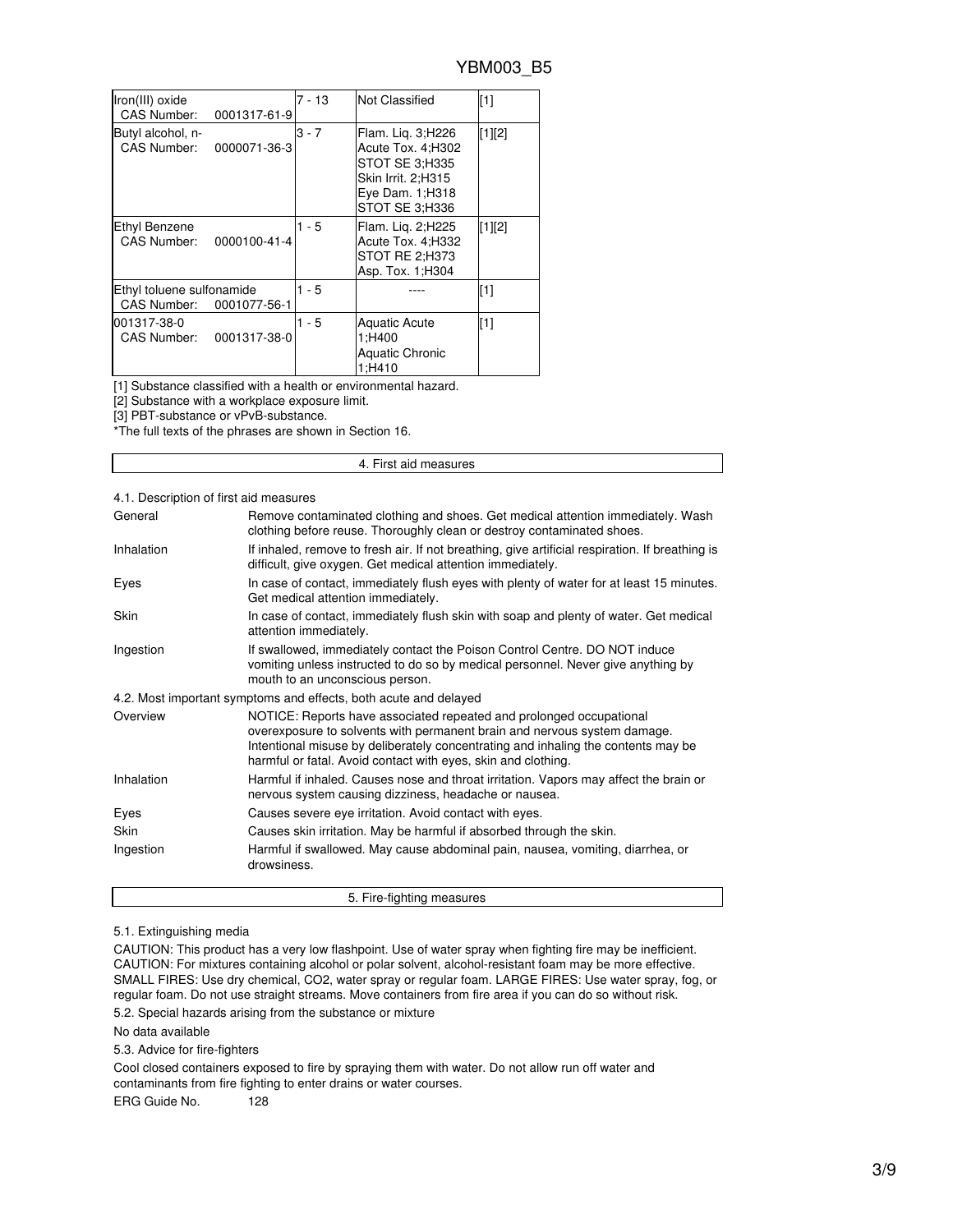### 6. Accidental release measures

6.1. Personal precautions, protective equipment and emergency procedures

No action shall be taken involving any personal risk or without suitable training.

Evacuate surrounding areas. Keep unnecessary and unprotected personnel from entering. Do not touch or walk through spilt material. Shut off all ignition sources. No flares, smoking or flames in hazard area. Avoid breathing vapour or mist. Provide adequate ventilation. Wear appropriate respirator when ventilation is inadequate.

Put on appropriate skin and eye protection as detailed in section 8

6.2. Environmental precautions

Do not allow spills to enter drains or watercourses.

6.3. Methods and material for containment and cleaning up

CALL CHEMTREC at (800)-424-9300 for emergency response. Isolate spill or leak area immediately for at least 50 meters (150 feet) in all directions. Keep unauthorized personnel away. Stay upwind. Keep out of low areas. Ventilate closed spaces before entering. LARGE SPILLS: Consider initial downwind evacuation for at least 300 meters (1000 feet).

7. Handling and storage

7.1. Precautions for safe handling

Keep away from heat, sparks and flame.

Protective equipment should be selected to provide protection from exposure to the chemicals listed in Section 3 of this document. Depending on the site-specific conditions of use, protective gloves, apron, boots, head and face protection may be required to prevent contact. The equipment must be thoroughly cleaned, or discared after each use.

Close container after each use.

Wash thoroughly after handling.

Prevent build-up of vapors by opening all windows and doors to achieve cross-ventilation.

7.2. Conditions for safe storage, including any incompatibilities

Store between 40-100F (4-38C).

Do not get in eyes, on skin or clothing.

Incompatible materials: Strong oxidizing agents.

Do not smoke. Extinguish all flames and pilot lights, and turn off stoves, heaters, electric motors and other sources of ignition during use and until all vapors are gone.

#### 8. Exposure controls and personal protection

| CAS No.                                | Ingredient                     | Source                                                     | Value                                                                                                       |
|----------------------------------------|--------------------------------|------------------------------------------------------------|-------------------------------------------------------------------------------------------------------------|
|                                        | 0000071-36-3 Butyl alcohol, n- | <b>OSHA</b>                                                | 100 ppm TWA; 300 mg/m3 TWA                                                                                  |
|                                        |                                | <b>ACGIH</b>                                               | 20 ppm TWA                                                                                                  |
|                                        |                                | <b>NIOSH</b>                                               | No Established Limit                                                                                        |
|                                        |                                | <b>ACGIH</b><br><b>BEI</b>                                 | <b>INo Established Limit</b>                                                                                |
| 0000100-41-4 Ethyl Benzene             | <b>OSHA</b>                    | 100 ppm TWA; 435 mg/m3 TWA 125 ppm STEL;<br>545 mg/m3 STEL |                                                                                                             |
|                                        |                                | <b>ACGIH</b>                                               | 20 ppm TWA                                                                                                  |
|                                        | <b>NIOSH</b>                   | 100 ppm TWA; 435 mg/m3 TWA 125 ppm STEL;<br>545 mg/m3 STEL |                                                                                                             |
|                                        |                                | <b>ACGIH</b><br><b>BEI</b>                                 | 0.15 g/g creatinine Medium: urine Time: end of shift<br>Parameter: Sum of mandelic acid and phenyl          |
| 0001077-56-1 Ethyl toluene sulfonamide |                                | OSHA                                                       | <b>INo Established Limit</b>                                                                                |
|                                        |                                | <b>ACGIH</b>                                               | No Established Limit                                                                                        |
|                                        |                                | <b>NIOSH</b>                                               | No Established Limit                                                                                        |
|                                        |                                | <b>ACGIH</b><br><b>BEI</b>                                 | <b>INo Established Limit</b>                                                                                |
| 0001314-13-2 Zinc oxide                |                                | <b>OSHA</b>                                                | 5 mg/m3 TWA (fume); 15 mg/m3 TWA (total dust); 5<br>mg/m3 TWA (respirable fraction) 10 mg/m3 STEL<br>(fume) |
|                                        |                                | <b>ACGIH</b>                                               |                                                                                                             |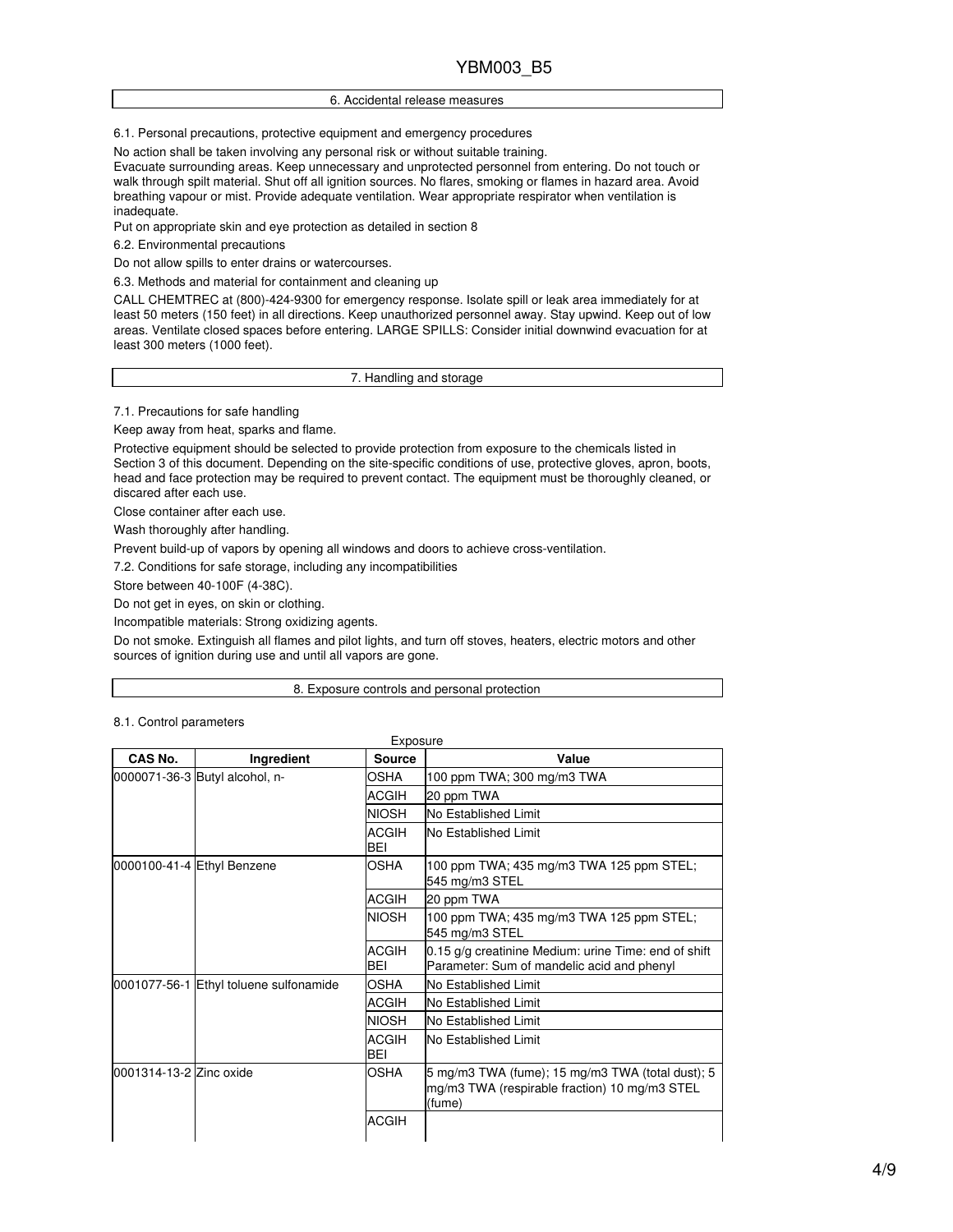|                              |                               |                            | 2 mg/m3 TWA (respirable particulate matter) 10<br>mg/m3 STEL (respirable particulate matter) |
|------------------------------|-------------------------------|----------------------------|----------------------------------------------------------------------------------------------|
|                              |                               | <b>NIOSH</b>               | 5 mg/m3 TWA (dust and fume) 10 mg/m3 STEL<br>(fume)                                          |
|                              |                               | <b>ACGIH</b><br><b>BEI</b> | No Established Limit                                                                         |
| 0001317-38-0 001317-38-0     |                               | OSHA                       | No Established Limit                                                                         |
|                              |                               | <b>ACGIH</b>               | No Established Limit                                                                         |
|                              |                               | <b>NIOSH</b>               | 0.1 mg/m3 TWA (fume, as Cu)                                                                  |
|                              |                               | <b>ACGIH</b><br><b>BEI</b> | No Established Limit                                                                         |
|                              | 0001317-39-1 Copper (I) oxide | <b>OSHA</b>                | No Established Limit                                                                         |
|                              |                               | <b>ACGIH</b>               | No Established Limit                                                                         |
|                              |                               | <b>NIOSH</b>               | No Established Limit                                                                         |
|                              |                               | <b>ACGIH</b><br><b>BEI</b> | No Established Limit                                                                         |
| 0001317-61-9 Iron(III) oxide |                               | <b>OSHA</b>                | No Established Limit                                                                         |
|                              |                               | <b>ACGIH</b>               | No Established Limit                                                                         |
|                              |                               | <b>NIOSH</b>               | No Established Limit                                                                         |
|                              |                               | <b>ACGIH</b><br>BEI        | No Established Limit                                                                         |
| 0001330-20-7 Xylene          |                               | <b>OSHA</b>                | 100 ppm TWA; 435 mg/m3 TWA 150 ppm STEL;<br>655 mg/m3 STEL                                   |
|                              |                               | <b>ACGIH</b>               | 100 ppm TWA 150 ppm STEL                                                                     |
|                              |                               | <b>NIOSH</b>               | No Established Limit                                                                         |
|                              |                               | <b>ACGIH</b><br>BEI        | 1.5 g/g creatinine Medium: urine Time: end of shift<br>Parameter: Methylhippuric acids       |

# 8.2. Exposure controls

| Respiratory                 | Select equipment to provide protection from the ingredients listed in Section 3 of this<br>document. Ensure fresh air entry during application and drying. If you experience eye<br>watering, headache or dizziness or if air monitoring demonstrates dust, vapor, or mist<br>levels are above applicable limits, wear an appropriate, properly fitted respirator<br>(NIOSH approved) during and after application. Follow respirator manufacturer's<br>directions for respirator use. FOR USERS OF 3M RESPIRATORY PROTECTION<br>ONLY: For information and assistance on 3M occupational health and safety<br>products, call OH&ESD Technical Service toll free in U.S.A. 1-800-243-4630, in<br>Canada call 1-800-267-4414. Please do not contact these numbers regarding other<br>manufacturer's respiratory protection products. 3M does not endorse the accuracy of<br>the information contained in this Material Safety Data Sheet. |
|-----------------------------|-----------------------------------------------------------------------------------------------------------------------------------------------------------------------------------------------------------------------------------------------------------------------------------------------------------------------------------------------------------------------------------------------------------------------------------------------------------------------------------------------------------------------------------------------------------------------------------------------------------------------------------------------------------------------------------------------------------------------------------------------------------------------------------------------------------------------------------------------------------------------------------------------------------------------------------------|
| Eyes                        | Avoid contact with eyes. Safety eyewear complying with an approved standard<br>should be used when a risk assessment indicates this is necessary to avoid exposure<br>to liquid splashes, mists, gases or dusts. If contact is possible, the following<br>protection should be worn, unless the assessment indicates a higher degree of<br>protection: chemical splash goggles.                                                                                                                                                                                                                                                                                                                                                                                                                                                                                                                                                         |
| Skin                        | Chemical-resistant, impervious gloves complying with an approved standard should<br>be worn at all times when handling chemical products. When there is a risk of ignition<br>from static electricity, wear antistatic protective clothing and footwear. Any additional<br>personal protective equipment or measures should be selected based on the risk<br>assessment of the task being performed and should be approved by a specialist<br>before handling this product.                                                                                                                                                                                                                                                                                                                                                                                                                                                             |
| <b>Engineering Controls</b> | Depending on the site-specific conditions of use, provide adequate ventilation.                                                                                                                                                                                                                                                                                                                                                                                                                                                                                                                                                                                                                                                                                                                                                                                                                                                         |
| <b>Other Work Practices</b> | Emergency eye wash fountains and safety showers should be available in the<br>immediate vicinity of any potential exposure. Use good personal hygiene practices.<br>Wash hands before eating, drinking, using toilet facilities, etc. Promptly remove soiled<br>clothing and wash clothing thoroughly before reuse. Shower after work using plenty of<br>soap and water.                                                                                                                                                                                                                                                                                                                                                                                                                                                                                                                                                                |

| 9. Physical and chemical properties |                      |  |
|-------------------------------------|----------------------|--|
| Appearance                          | Coloured Liquid      |  |
| Odour threshold                     | Not Measured         |  |
| рH                                  | No Established Limit |  |
| Melting point / freezing point      | Not Measured         |  |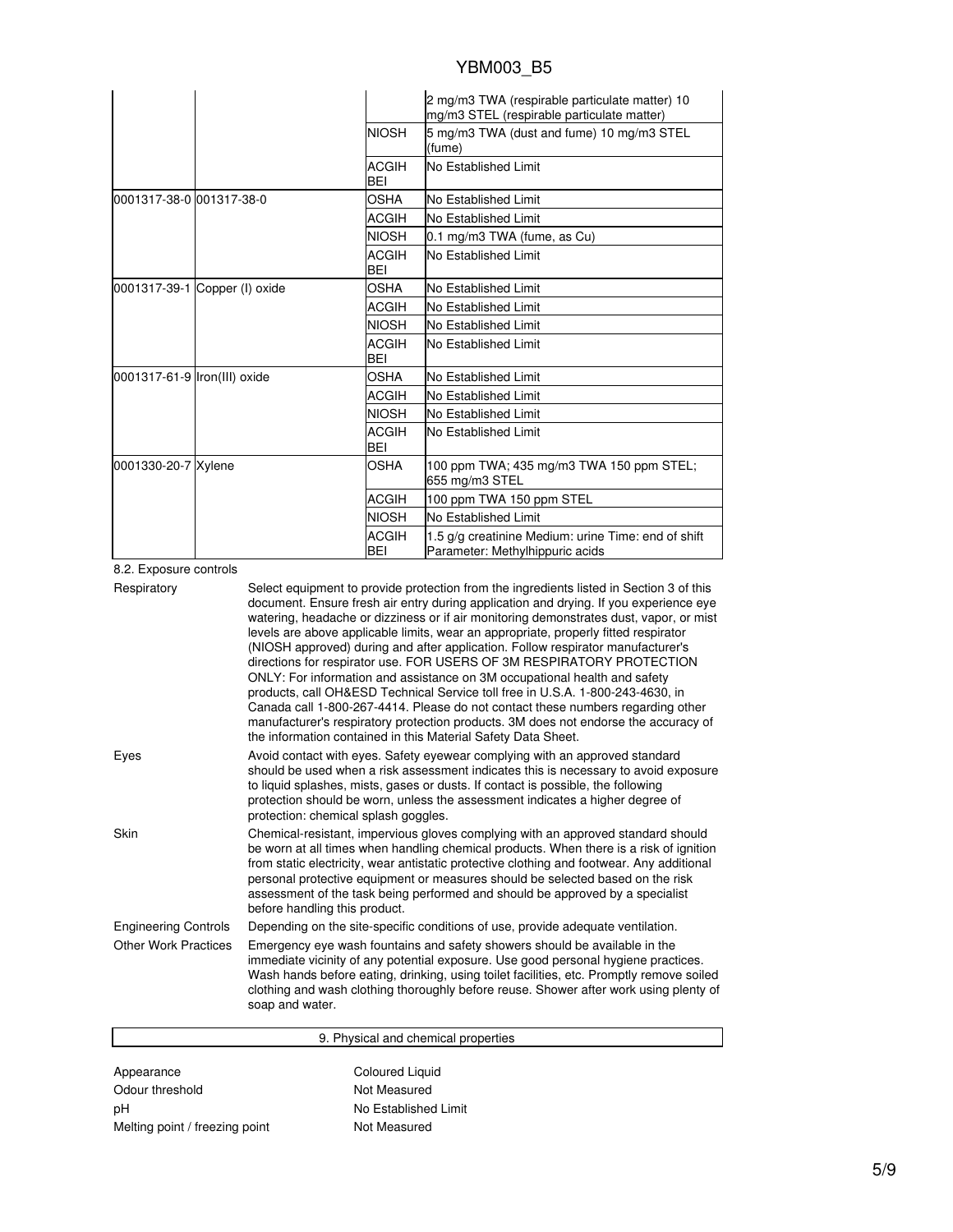| Initial boiling point and boiling range<br><b>Flash Point</b><br>Evaporation rate (Ether = 1) | 93 (°C) 200 (°F) (boiling range not measured)<br>28 (°C) 82 (°F)<br>Not Measured |
|-----------------------------------------------------------------------------------------------|----------------------------------------------------------------------------------|
| Flammability (solid, gas)                                                                     | Not Applicable                                                                   |
| Upper/lower flammability or explosive<br>limits                                               | Lower Explosive Limit: .6                                                        |
|                                                                                               | Upper Explosive Limit: No Established Limit                                      |
| Vapour pressure (Pa)                                                                          | Not Measured                                                                     |
| <b>Vapor Density</b>                                                                          | Heavier than air                                                                 |
| <b>Specific Gravity</b>                                                                       | 2.17                                                                             |
| Solubility in Water                                                                           | Not Measured                                                                     |
| Partition coefficient n-octanol/water (Log<br>Kow)                                            | Not Measured                                                                     |
| Auto-ignition temperature                                                                     | Not Measured                                                                     |
| Decomposition temperature                                                                     | Not Measured                                                                     |
| Viscosity (cSt)                                                                               | No Established Limit Not Measured                                                |
| VOC %                                                                                         | Refer to the Technical Data Sheet or label where information is<br>available.    |
| VOHAP content (gm/litre of paint)                                                             | 487.79 (as supplied)                                                             |
| VOHAP content (gm/litre of Solid Coating)                                                     | 305.05 (as supplied)                                                             |

# 10. Stability and reactivity

10.1. Reactivity No data available 10.2. Chemical stability This product is stable and hazardous polymerization will not occur. Not sensitive to mechanical impact. Excessive heat and fumes generation can occur if improperly handled. 10.3. Possibility of hazardous reactions No data available 10.4. Conditions to avoid No data available 10.5. Incompatible materials Strong oxidizing agents. 10.6. Hazardous decomposition products No data available

### 11. Toxicological information

Acute toxicity

| Route  | Acute Toxicity Estimates (Product) |
|--------|------------------------------------|
| Oral   | 1,098 mg/kg                        |
| Dermal | 3,444 mg/kg                        |

Note: When no route specific LD50 data is available for an acute toxin, the converted acute toxicity point estimate was used in the calculation of the product's ATE (Acute Toxicity Estimate).

| Ingredient                     | Oral LD50,<br>mg/kg            | Skin LD50,<br>mg/kg                  | <b>Inhalation</b><br>Vapor LC50.<br>mq/L/4hr | <b>Inhalation</b><br>Dust/Mist LC50,<br>mq/L/4hr |
|--------------------------------|--------------------------------|--------------------------------------|----------------------------------------------|--------------------------------------------------|
| Copper (I) oxide - (1317-39-1) | 470.00, Rat -<br>Category: 4   | 2,000.00,<br>Rabbit -<br>Category: 4 | No data<br>available                         | 50.00, Rat -<br>Category: NA                     |
| Zinc oxide - (1314-13-2)       | 5,000.00, Rat -<br>Category: 5 | No data<br>available                 | No data<br>available                         | 2.50, Mouse -<br>Category: 4                     |
| Xylene - (1330-20-7)           | 4,299.00, Rat -<br>Category: 5 | 1.548.00.<br>Rabbit -<br>Category: 4 | No data<br>available                         | 20.00, Rat -<br>Category: NA                     |
| Iron(III) oxide - (1317-61-9)  | 10,000.00, Rat                 | No data                              | No data                                      | No data available                                |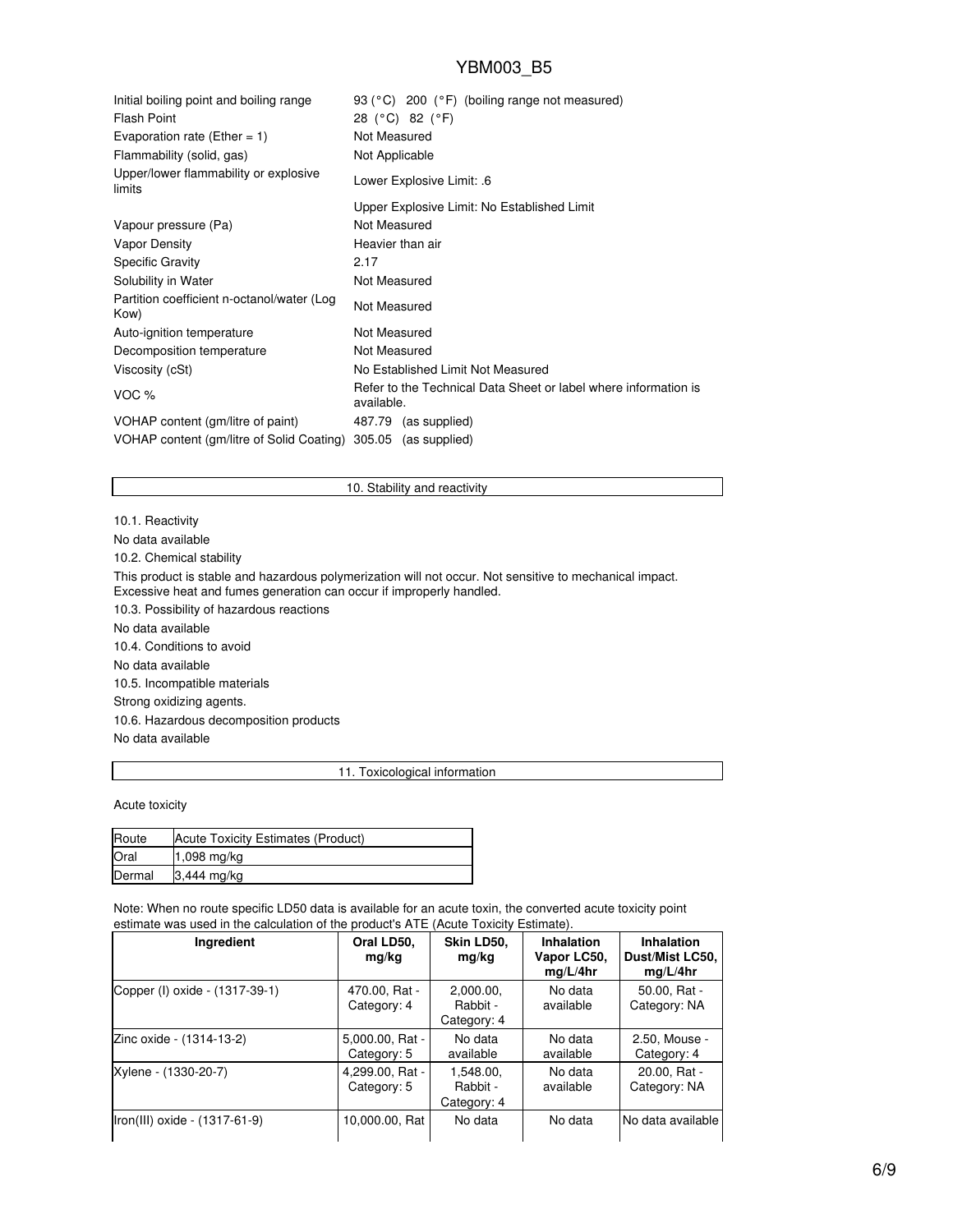|                                         |                                |                                | - Category: NA                                                         | available                              | available                   |                   |
|-----------------------------------------|--------------------------------|--------------------------------|------------------------------------------------------------------------|----------------------------------------|-----------------------------|-------------------|
| Butyl alcohol, n- - (71-36-3)           |                                | 2,292.00, Rat -<br>Category: 5 |                                                                        | 3,430.00,<br>Rabbit -<br>Category: 5   | No data<br>available        | No data available |
| Ethyl Benzene - (100-41-4)              |                                | 3,500.00, Rat -<br>Category: 5 |                                                                        | 15,433.00,<br>Rabbit -<br>Category: NA | 17.20, Rat -<br>Category: 4 | No data available |
| Ethyl toluene sulfonamide - (1077-56-1) |                                | No data<br>available           |                                                                        | No data<br>available                   | No data<br>available        | No data available |
| 001317-38-0 - (1317-38-0)               |                                | 2,500.00, Rat -<br>Category: 5 |                                                                        | >2,000.00, Rat<br>- Category: 5        | No data<br>available        | No data available |
|                                         |                                |                                | Carcinogen Data                                                        |                                        |                             |                   |
| CAS No.                                 | Ingredient                     | <b>Source</b>                  |                                                                        |                                        | Value                       |                   |
|                                         | 0000071-36-3 Butyl alcohol, n- | OSHA                           | Select Carcinogen: No                                                  |                                        |                             |                   |
|                                         |                                | <b>NTP</b>                     | Known: No; Suspected: No                                               |                                        |                             |                   |
|                                         |                                | <b>IARC</b>                    | Group 1: No; Group 2a: No; Group 2b: No; Group 3: No;<br>Group 4: No;  |                                        |                             |                   |
|                                         | 0000100-41-4 Ethyl Benzene     | OSHA                           | Select Carcinogen: Yes                                                 |                                        |                             |                   |
|                                         |                                | <b>NTP</b>                     | Known: No; Suspected: No                                               |                                        |                             |                   |
|                                         |                                | <b>IARC</b>                    | Group 1: No; Group 2a: No; Group 2b: Yes; Group 3: No;<br>Group 4: No; |                                        |                             |                   |
| 0001077-56-1 Ethyl toluene              |                                | OSHA                           | Select Carcinogen: No                                                  |                                        |                             |                   |
|                                         | sulfonamide                    | NTP                            | Known: No; Suspected: No                                               |                                        |                             |                   |
|                                         |                                | <b>IARC</b>                    | Group 1: No; Group 2a: No; Group 2b: No; Group 3: No;<br>Group 4: No;  |                                        |                             |                   |
| 0001314-13-2 Zinc oxide                 |                                | OSHA                           | Select Carcinogen: No                                                  |                                        |                             |                   |
|                                         |                                | NTP                            | Known: No; Suspected: No                                               |                                        |                             |                   |
|                                         |                                | <b>IARC</b>                    | Group 1: No; Group 2a: No; Group 2b: No; Group 3: No;<br>Group 4: No;  |                                        |                             |                   |
| 0001317-38-0 001317-38-0                |                                | OSHA                           |                                                                        | Select Carcinogen: No                  |                             |                   |
|                                         |                                | NTP                            | Known: No; Suspected: No                                               |                                        |                             |                   |
|                                         |                                | <b>IARC</b>                    | Group 1: No; Group 2a: No; Group 2b: No; Group 3: No;<br>Group 4: No;  |                                        |                             |                   |
|                                         | 0001317-39-1 Copper (I) oxide  | OSHA                           | Select Carcinogen: No                                                  |                                        |                             |                   |
|                                         |                                | NTP                            | Known: No; Suspected: No                                               |                                        |                             |                   |
|                                         |                                | <b>IARC</b>                    | Group 1: No; Group 2a: No; Group 2b: No; Group 3: No;<br>Group 4: No;  |                                        |                             |                   |
| 0001317-61-9 Iron(III) oxide            |                                | OSHA                           | Select Carcinogen: No                                                  |                                        |                             |                   |
|                                         |                                | NTP                            | Known: No; Suspected: No                                               |                                        |                             |                   |
|                                         |                                | <b>IARC</b>                    | Group 1: No; Group 2a: No; Group 2b: No; Group 3: No;<br>Group 4: No;  |                                        |                             |                   |
| 0001330-20-7 Xylene                     |                                | <b>OSHA</b>                    | Select Carcinogen: No                                                  |                                        |                             |                   |

Likely Routes of Exposure: Eyes, ingestion, dermal contact, inhalation.

**Delayed and Immediate effects as well as chronic effects from short and long term exposure.**

NOTICE: Reports have associated repeated and prolonged occupational overexposure to solvents with permanent brain and nervous system damage. Intentional misuse by deliberately concentrating and inhaling the contents may be harmful or fatal.

NTP Known: No; Suspected: No

Group 4: No;

IARC Group 1: No; Group 2a: No; Group 2b: No; Group 3: Yes;

# **Immediate health effects**

| Item                        | Category              | <b>Hazard</b>                        |
|-----------------------------|-----------------------|--------------------------------------|
| Acute Toxicity (mouth)      |                       | Harmful if swallowed.                |
| Acute Toxicity (skin)       |                       | May be harmful in contact with skin. |
| Acute Toxicity (inhalation) | <b>Not Classified</b> | Not Applicable                       |
| Skin corrosion/irritation   |                       | Causes skin irritation.              |
| Eye damage/irritation       |                       | Causes serious eye damage.           |
| Sensitization (respiratory) | <b>Not Classified</b> | Not Applicable                       |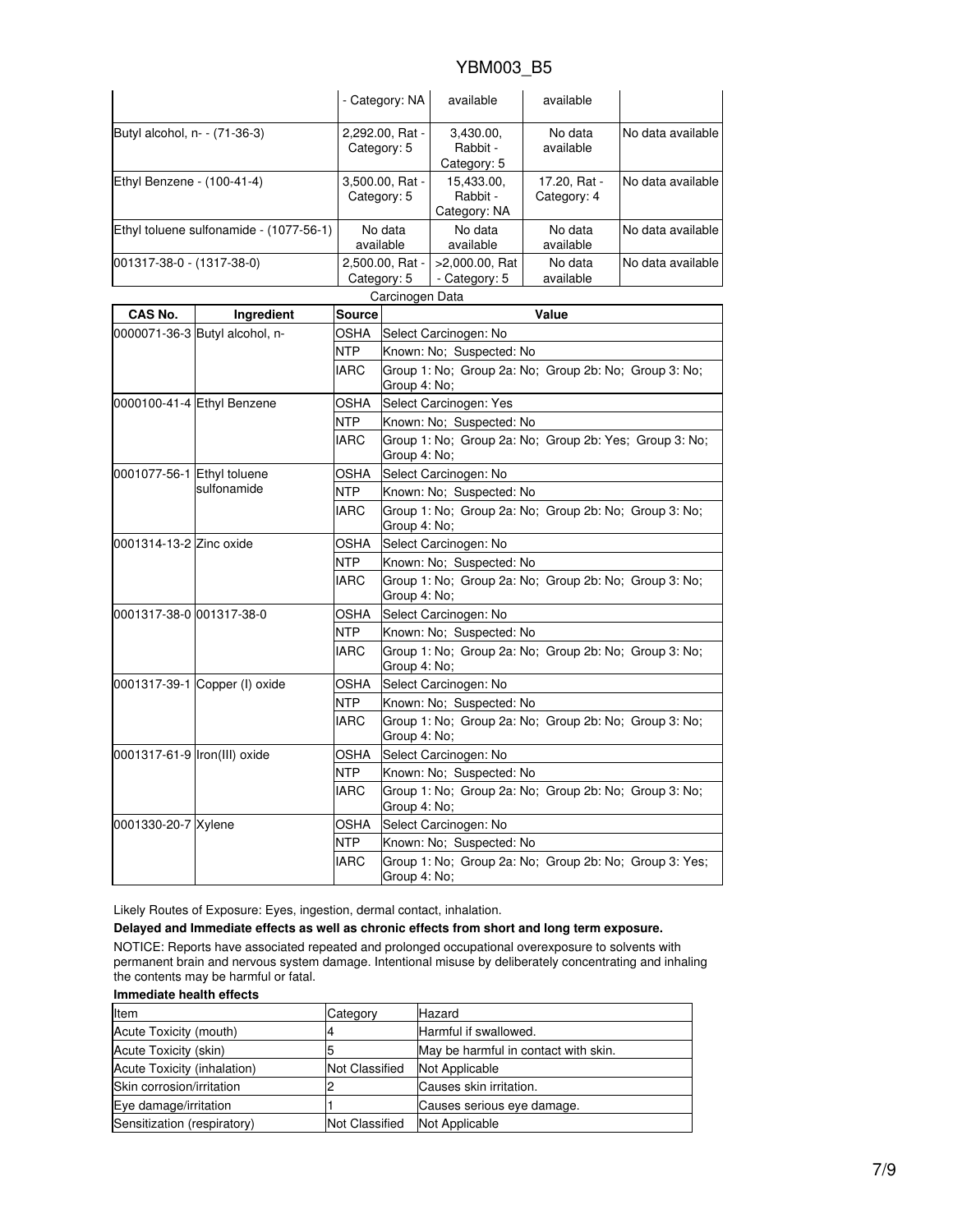| Sensitization (skin)     | Not Classified        | Not Applicable |
|--------------------------|-----------------------|----------------|
| <b>Aspiration hazard</b> | <b>Not Classified</b> | Not Applicable |

# **Potential chronic health effects.**

| Item                                                           | Category              | Hazard                                                                |
|----------------------------------------------------------------|-----------------------|-----------------------------------------------------------------------|
| Germ toxicity                                                  | <b>Not Classified</b> | Not Applicable                                                        |
| Carcinogenicity                                                | <b>Not Classified</b> | Not Applicable                                                        |
| <b>Reproductive Toxicity</b>                                   | <b>Not Classified</b> | Not Applicable                                                        |
| Specific target organ systemic<br>Toxicity (repeated exposure) |                       | May cause damage to organs through prolonged<br>or repeated exposure. |

12. Ecological information

12.1. Toxicity

No additional information provided for this product. See Section 3 for chemical specific data.

### Aquatic Ecotoxicity

| Ingredient                                 | 96 hr LC50 fish,             | 48 hr EC50 crustacea,       | ErC50 algae,                                     |
|--------------------------------------------|------------------------------|-----------------------------|--------------------------------------------------|
|                                            | mg/l                         | mg/l                        | mg/l                                             |
| Copper (I) oxide -<br>$(1317-39-1)$        | 0.075, Danio rerio           | 0.042, Daphnia similis      | 0.03 (96 hr), Pseudokirchneriella<br>subcapitata |
| Zinc oxide - (1314-13-2)                   | 1.10, Oncorhynchus           | 0.098, Daphnia              | 0.042 (72 hr), Pseudokirchneriella               |
|                                            | mykiss                       | magna                       | subcapitata                                      |
| Xylene - (1330-20-7)                       | 3.30, Oncorhynchus<br>mykiss | 8.50, Palaemonetes<br>pugio | 100.00 (72 hr), Chlorococcales                   |
| Iron(III) oxide -<br>$(1317 - 61 - 9)$     | 1,000.00, Leuciscus<br>idus  | Not Available               | Not Available                                    |
| Butyl alcohol, n- -                        | 1,376.00, Pimephales         | 1,328.00, Daphnia           | 500.00 (96 hr), Scenedesmus                      |
| $(71-36-3)$                                | promelas                     | magna                       | subspicatus                                      |
| Ethyl Benzene -                            | 4.20, Oncorhynchus           | 2.93, Daphnia magna         | 3.60 (96 hr), Pseudokirchneriella                |
| $(100-41-4)$                               | mykiss                       |                             | subcapitata                                      |
| Ethyl toluene sulfonamide<br>- (1077-56-1) | Not Available                | Not Available               | Not Available                                    |
| 001317-38-0 -                              | 25.40, Oncorhynchus          | 0.011, Daphnia              | 0.014 (72 hr), Pseudokirchneriella               |
| $(1317 - 38 - 0)$                          | mykiss                       | magna                       | subcapitata                                      |

12.2. Persistence and degradability No data available 12.3. Bioaccumulative potential Not Measured 12.4. Mobility in soil No data available 12.5. Results of PBT and vPvB assessment This product contains no PBT/vPvB chemicals. 12.6. Other adverse effects No data available

13. Disposal considerations

13.1. Waste treatment methods

Do not allow spills to enter drains or watercourses.

Dispose of in accordance with local, state and federal regulations. (Also reference RCRA information in Section 15 if listed).